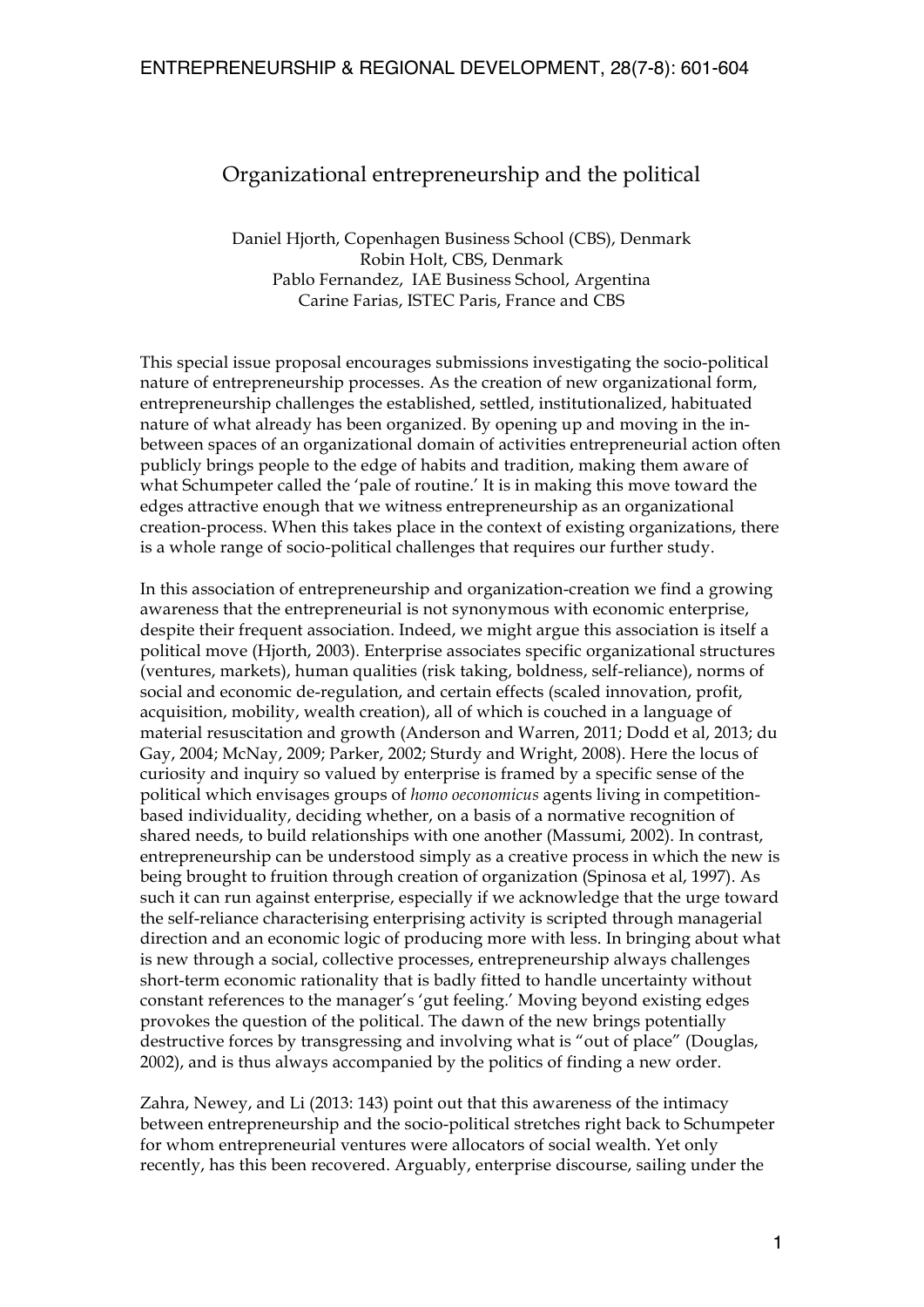flag of entrepreneurship, has made the social into an epiphenomenon to economy. The result has been a managerial definition of entrepreneurship – more properly named enterprise – where human capital models dominate. As a consequence, the political falls outside the domain of attention for the analyst seeking to explain what is going on using standard business models. Following Steyaert and Hjorth (2004), Zahra et al (2013) and Hjorth and Holt (2016) we thus stress the importance of not collapsing the distinction between enterprise and entrepreneurship. Moreover, we find it artificial to try to understand entrepreneurship when the political and social are *added*. We seek to understand the immanently sociopolitical nature of entrepreneurship (cf. ERD Special Issue, 2013; Down, 2013) in the context of established organizational spaces (Hjorth, 2005; Beyes and Steyaert, 2012).

In this sense we conceptualize the entrepreneurial condition as those moments, spans of creative, collectively woven 'blocs of becoming' that breach the singular pursuit of economic returns under a compulsion that life might somehow be organized differently (Massumi, 2015; Deleuze and Guattari, 1987: 10; cf. Sloterdijk, 2013). This difference is actualized through collective organizational action. In our attempt to better understand the nature of such processes of organizational entrepreneurship, creating the conditions for the new to achieve being, we stress the need to focus on the sociopolitical. Making newness incipient requires the invention of potential, intensifying our capacity to identify where 'buds of tendency' are emerging (Massumi, 2015). "According to Schumpeter, the giant firm saps entrepreneurship of its vital force by trying to be entrepreneurial in a purely rational manner." (Swedberg, 2012: 38). Schumpeter says that its element of 'romance' is eliminated: "The romance of earlier commercial adventure is rapidly wearing away, because so many more things can be strictly calculated that had of old to be visualized…" (Schumpeter, 1942: 152). Massumi calls the invention of potential fabulation (2015: 54) and although Massumi writes in a time more attuned to the importance of narrative, there are clear similarities to Schumpeter's visualization.

This special issue is interested in how we should describe, analyse and study this tendency of established organizations to extract romance and adventure from entrepreneurship, reducing it to the economy of a venture. Although we do not intend to limit this special issue to the managerial and strategic horizon often dominating corporate entrepreneurship research (e.g. Burgelman, 1983; Stopford and Baden-Fuller, 1994; Zahra, 1991; Covin and Miles, 1999; Kuratko et al., 2004; Hornsby et al., 2009), it seems important to note that this field of research has not been particularly attentive to the socio-political problem of organizational entrepreneurship. In Schumpeter's terms, this special issue is thus inviting authors to an adventure where there is still romance to be had in the thrill of creating knowledge.

We are interested in submissions that might address, but need not be limited to, the following:

- o Acts of tactical 'making use' of cracks in the strategic grid (cf de Certeau, 1984) which might be anonymous (work on subterfuge, trap doors, invisible, short, small and rapid) and ambivalent (ironic, humorous, vague, ambiguous).
- o Entrepreneurship, ethics and autonomy (Clarke and Holt, 2010).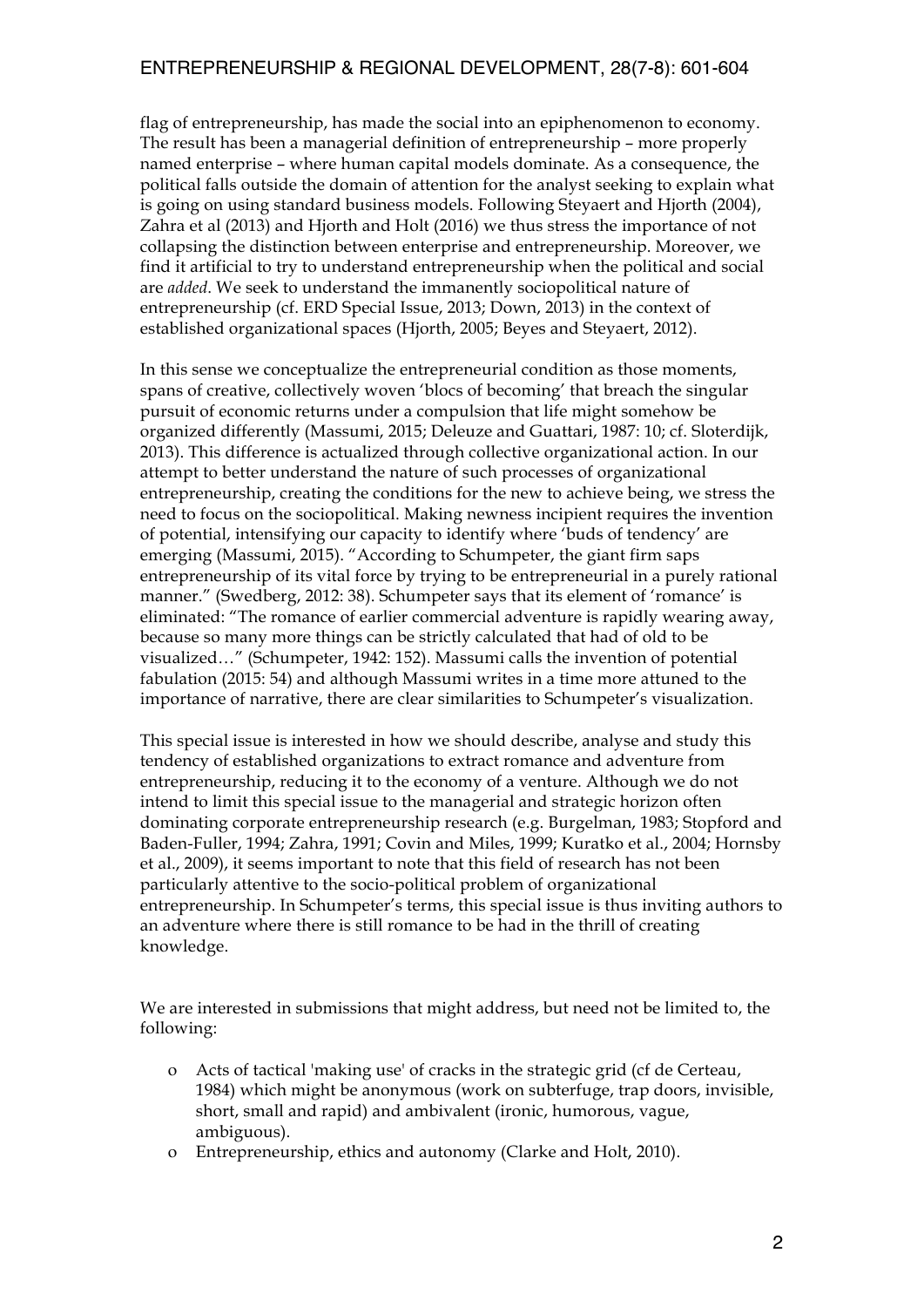- o The politics of organizational entrepreneurship as exemplified in corporate entrepreneurship and creative, transformative acts of resistance in organizational and institutional contexts (Courpasson, Dany, and Marti, 2014)
- o The organizational politics of newness as examples of provocative 'making room', 'creating space' for creation and innovation in institutional and organizational contexts (Hjorth, 2011).
- o The politics of play, humour, the vague, and ambiguous as a genre of entrepreneurial action.
- o Historical studies in 'entrepreneurship' and wider political and social conditions (Wadhwani and Jones, 2014).
- o The 'dark side' of entrepreneurial destruction as a condition for and consequence of newness.
- o The socio-political process of entrepreneurship in the context of societal transformation and change (as exemplified in social- or public entrepreneurship; Daskalaki, Hjorth, and Mair, 2015).
- o Historical perspectives on the politics of enterprise and entrepreneurship.

#### **Notes for prospective authors**

Submitted papers should not have been previously published nor be currently under consideration for publication elsewhere. Papers regarded as potentially suitable for publication in the Special Issue will be double-blind reviewed following the ERD's review process guidelines.

Full papers must be in a Word-compatible format and emailed to Daniel Hjorth (dh.mpp@cbs.dk) and Robin Holt (rh.mpp@cbs.dk). The first page of the manuscript must contain title, author(s), affiliation(s) and contact information (including email address) for the corresponding author. No identity information should be found elsewhere on the manuscript. For additional guidelines on style/referencing, please see the ERD's Instructions for Authors, in particular the section on Manuscript Preparation.

Manuscripts must be received by no later than **March 31st 2017**. While general queries may be directed to any of the Special Issue editors (dh.mpp@cbs.dk, rh.mpp@cbs.dk, pfernandez@iae.edu.ar, carine.m.farias@gmail.com), the final submission must be sent to Daniel Hjorth and Robin Holt (see email addresses above).

#### **References**

Anderson, A. and Warren, L. (2011) "The entrepreneur as hero and jester: Enacting the entrepreneurial discourse," International Small Business Journal, 29(6): 589-609.

Arendt, H. (1958) *The Human Condition*, Chicago: University of Chicago Press,

Beyes, T. and Steyaert, C. (2012) "Spacing organization: non-representational theory and performing organizational space," Organization, 19(1): 45-61.

Burgelman, R. A. (1983). Corporate entrepreneurship and strategic management: insights from a process study. *Management Science* , 29: 1349–1364.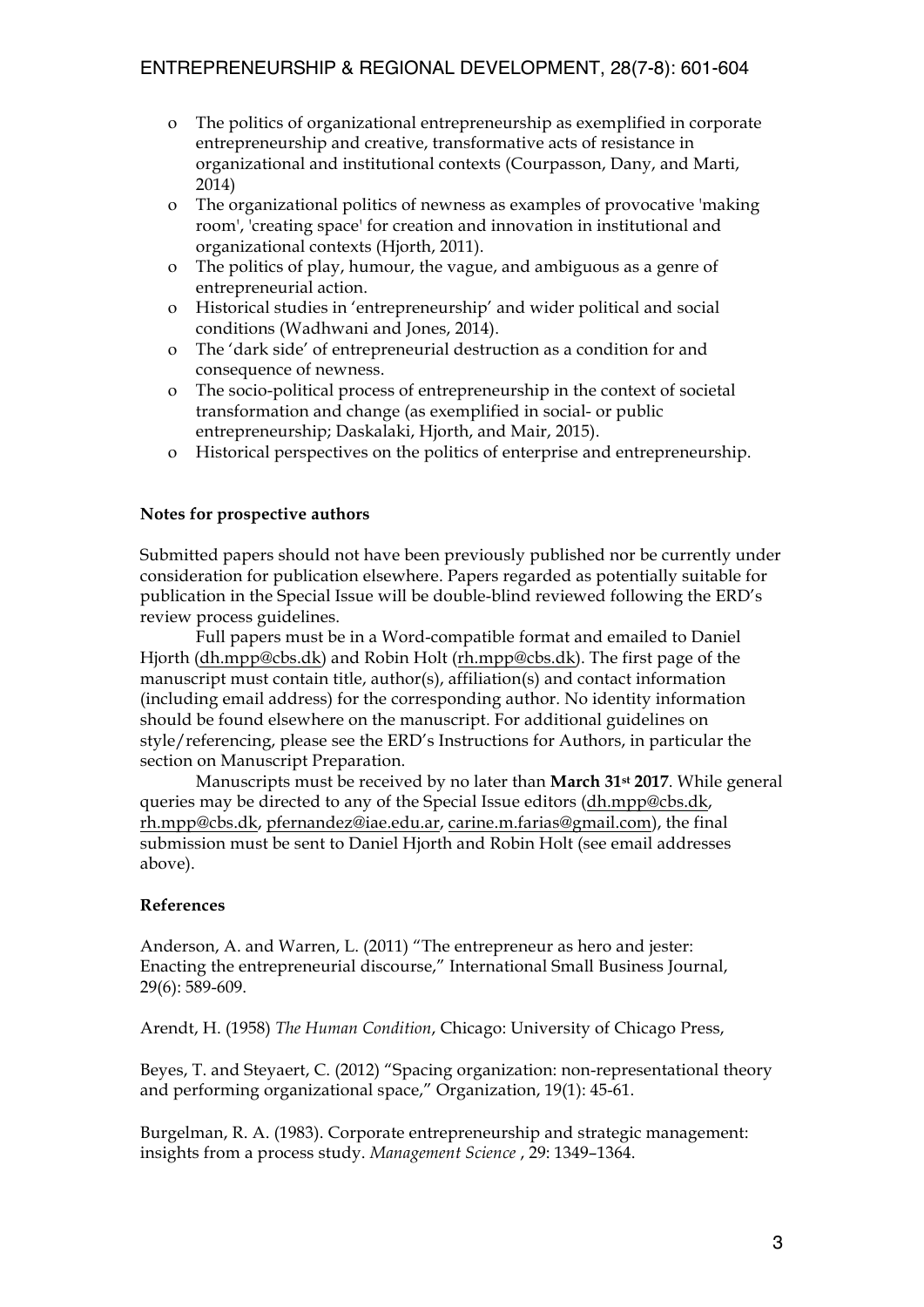Clarke, J, Holt, R (2010) "The mature entrepreneur". Journal of Management Inquiry, 19(1): 69-83

Courpasson, D., Dany, F., and Marti, I. (2014) "Organizational Entrepreneurship as Active Resistance: A Struggle against Outsourcing," *Entrepreneurship, Theory & Practice,* Article first published online: 21 APR 2014 DOI: 10.1111/etap.12109De

Covin, J. G. and Miles, M. P. (1999). Corporate entrepreneurship and the pursuit of competitive advantage. *Entrepreneurship Theory and Practice* , 23 (3), 47–64.

Certeau, M. (1984) *The Practice of Everyday Life*, Berkeley: University of California Press.

Daskalaki, M., Hjorth, D., and Mair, J. (2015) "Are Entrepreneurship, Communities, and Social Transformation Related?", *Journal of Management Inquiry,* Published online before print April 5, 2015, doi: 10.1177/1056492615579012

Deleuze, G. and Guattari, F. (1987) *A Thousand Plateaus – capitalism and schizophrenia,* London: The Athlone Press.

Dodd, S., Jack, S., Anderson, A. (2013) 'From admiration to abhorrence: The contentious appeal of entrepreneurship across Europe', Entrepreneurship & Regional Development, 25(1-2): 69-89.

Douglas, M. (2003). *Purity and danger: An analysis of concepts of pollution and taboo*, London: Routledge.

Down, S. (2013) 'The distinctiveness of the European tradition in entrepreneurship research', Entrepreneurship and Regional Development, 25(1-2): 1-4.

du Gay, P. (2004) Against enterprise (But not against "enterprise", for that would make no sense), Organization, 11(1): 37-57.

Hjorth, D. (2005). Organizational entrepreneurship. With de Certeau on creating heterotopias (or spaces for play). *Journal of management inquiry*, 14(4), 386–398.

Hjorth, D. (2011) On provocation, education and entrepreneurship. Entrepreneurship and Regional Development, 23(1): 49-63

Hjorth, D., Holt, R. (2016) 'Its entrepreneurship, not enterprise: Ai Weiwei as an entrepreneur' *Journal of Business Venturing Insights*, 5: 50-54.

Hornsby, J. S., Kuratko, D. F., Shepherd, D. A. and Bott, J. P. (2009). Managers' corporate entrepreneurial actions: examining perception and position. *Journal of Business Venturing* , 24 (3), 236–247.

Kuratko, D. F., Hornsby, J. S. and Goldsby, M. G. (2004). Sustaining corporate entrepreneurship: a proposed model of perceived implementation/outcome comparisons at the organizational and individual levels. International Journal of Entrepreneurship and Innovation , 5 (2), 77–89.